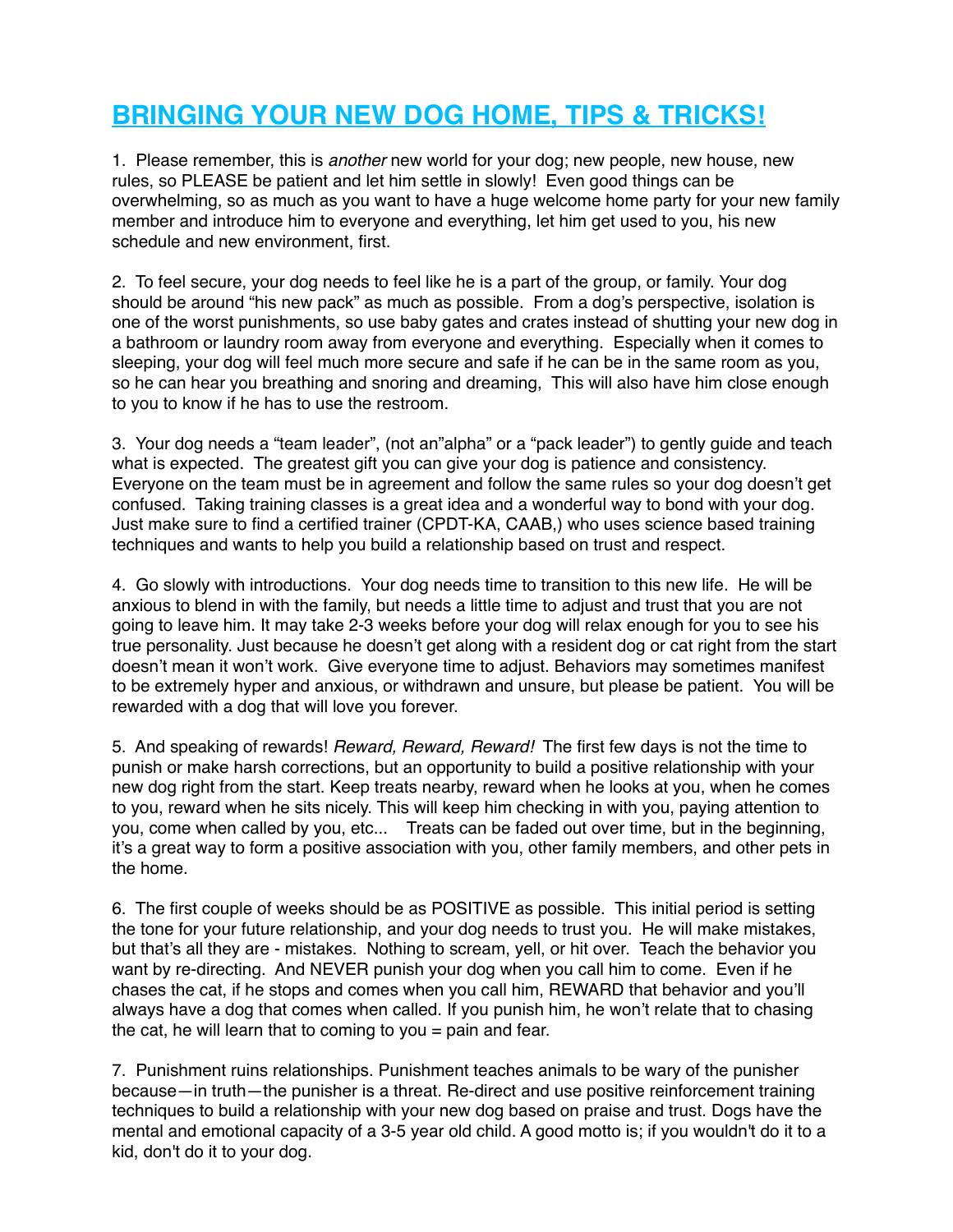8. Exercise is extremely important and will help prevent a slew of behavioral issues. Your dog needs to explore and sniff and learn about the world outside his backyard. Dogs need not only physical exercise, but mental stimulation as well, so go for walks, take car rides, play brain games! It will benefit you both! If you are thinking of taking your new dog to the dog park, wait until you know each other well. He needs to know you are his person, and you need to know he will come when called. Once you get to know each other, it could be fun, and it can be a great way for your dog to socialize and get exercise. Just remember, dog parks are like defensive driving, you never know who's out there or what they may do! Only take him to the dog park once you know him very well and feel you can keep him safe.

9. In the beginning, it is very important that each time the door opens your dog is either on a leash or in another room. He may be confused and try to bolt out the door. The first few days home you should walk him around the block and to your front door several times in a row, circling farther and farther each time so he starts to learn where he lives. In case he does escape, he may be able to find his way back home. And speaking of bolting, until you know how your new dog does with loud noises like thunder and fireworks, please try and keep him in a safe, secure spot when he may be exposed to loud sounds. And you can NOT reinforce fear. It's an emotion, not a behavior. Feel free to pet, comfort, and console your dog if she is scared.

10. More than anything, please don't give up on your new dog, and follow thru with the commitment you made in the adoption interview. Remember, most rescue dogs have been thru a LOT, and we are always available to answer any behavior questions and help with training. Call 303-506-3286 or email [dogtrainersusan@gmail.com](mailto:dogtrainersusan@gmail.com) if problems occur or you see behavior that worries you. Don't hesitate to contact us. We are very happy to try and help, and the sooner you can identify a possible problem, the less likely it will turn into something major.

Remember that your dog is trying to please you. He has to try and learn a foreign language, (english), learn to follow rules he doesn't understand yet, he has to get along with all people and other pets in the family, and he has no way to communicate if he is confused, concerned, scared, or maybe not feeling well. Your dog is an emotional, sentient being, and just like us, he can be tired, cranky, bored, as well as happy, excited and playful. So roll with the punches, be patient, have fun, learn, and love.

#### SUGGESTED READING:

On Talking Terms with Dogs: Calming Signals by Turid Rugaas

The Power of Positive Dog Training, by Pat Miler

Feeling Outnumbered? How to Manage and Enjoy Your Multi-Dog Household, Patricia McDonnell, Karen London PhD

The Other End Of The Leash, by Patricia McConnell Ph.D

Plenty In Life Is Free, Kathy Sdao

Bonding With Your Dog, by Victoria Schade

If you come across any other books by these authors, go for it! Please avoid books, cd's, etc.. by Cesar Millan, The Monks of New Skete, or other "alpha-compulsion-dominant based training systems.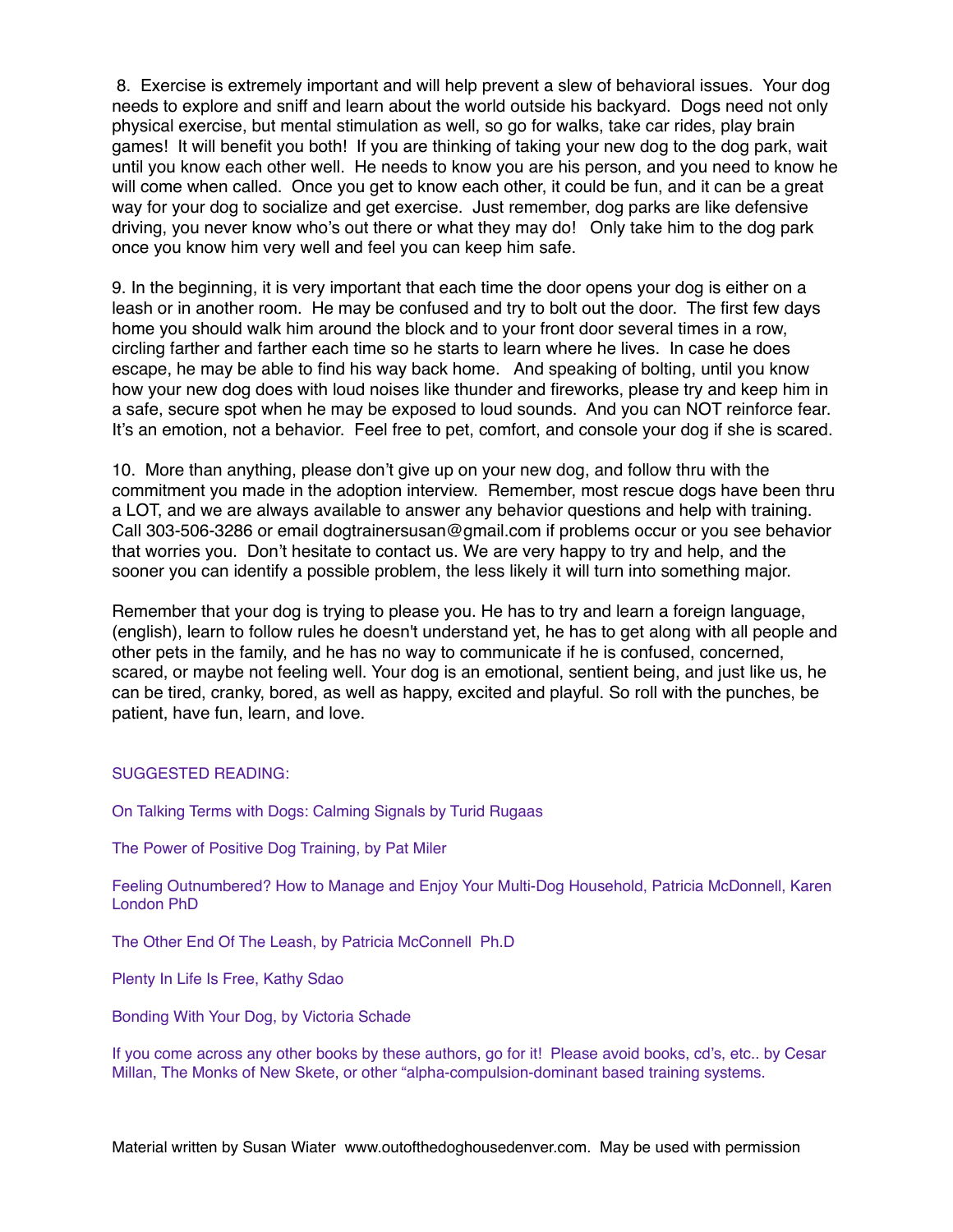#### **POTTY TRAINING:**

Even if your new dog is already potty trained, a new home, new food, and new schedule may lead to accidents. Remember, your new dog doesn't know when he will be let out, and you don't know his signals or body language telling you he needs to go, so BE PATIENT! One suggestion is to give a cue, ("go potty", "do your business") go out *with* him, and reward when he poops or pees. Then toss a ball, play tug, run around for a few minutes after he goes. This will teach him to go on cue, (useful before car trips or before leaving him alone), it teaches him to go first thing and not take his time messing around, (because he isn't brought back in right away, he gets to play for a few minutes after), and it captures the behavior you want, (using the bathroom outside).

Unless you catch your dog in the act of pooping inside, DO NOT punish, scold, rub his nose in it, etc... This will only teach him that you are dangerous and that you will attack him unprovoked. If you catch him in the act, clap your hands gently, or say "you-hoo!", "uh-uh" , etc.. to get his attention, take him outside, give your potty cue, and reward him for going where you want him to. Remember, if you don't catch him in the act, just clean it up and move on. If you are too loud or scary and frighten him, you may end up with a dog who is scared to go in front of you and will sneak around and potty inside where you can't see him.

Diarrhea is not uncommon when a dog moves into a new home. Just like in people, stress, a new diet, new treats can all lead to an upset tummy. Above all, BE NiCE! You know what it feels like to be sick, right? He can't help it, so just clean it up and move on. If he's vomiting and not eating or drinking water, take him to the vet right away. If the diarrhea lasts more than three days, that's not normal,and should be taken to the vet to get checked out. Otherwise, it should pass as he starts to relax and settle in.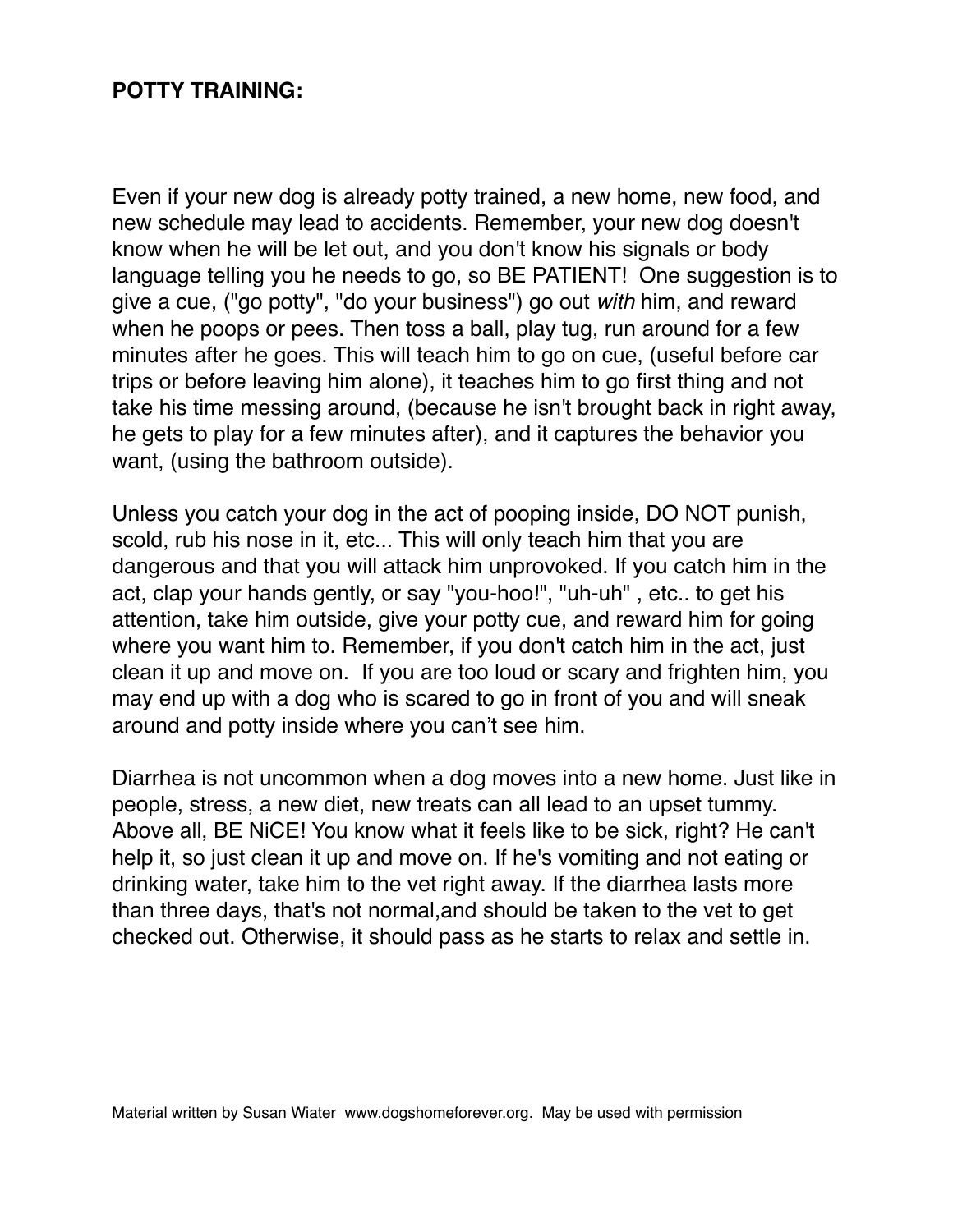# **CHANGING YOUR DOGS NAME**

Some dogs may know their name, some dogs have a bad association with their name, some dogs were strays and don't even have a name. If you want to change your new dogs name, or just help him learn his current name better, there are a couple of things you can do.

You can feed part of his meals by hand the first two or three days. This helps establish you as the bearer of all good things in life, and allows you to work on taking food from hands gently., and is also a great way to teach your dog a new name if you're changing it. Just say his new name in a happy voice as you feed a handful of food!

Another way to change your dogs name or name a puppy is to use a technique called "stuff the puppy" or "stuff the dog". Take 10-15 small (about the size of your pinky fingernail), super yummy, super smelly treats. Pieces of hotdog, roast beef, liver treats, or mini- meatballs work well. Say your dogs new name and hand over a treat, 10-15 times, right in a row. Do this drill 4-5 times a day, and do this drill using different inflections, so your dog learns when he hears his name, great things are in store for him!

Try to remember that you want your dog to associate his name with positive things, such as treats, affection, walks, and games. Try not say your dogs name when disciplining or with punishment. And try not to overuse your dogs name. He will begin to tune you out if you have have constant conversations with him, using his name without rewarding his attention, especially in the beginning.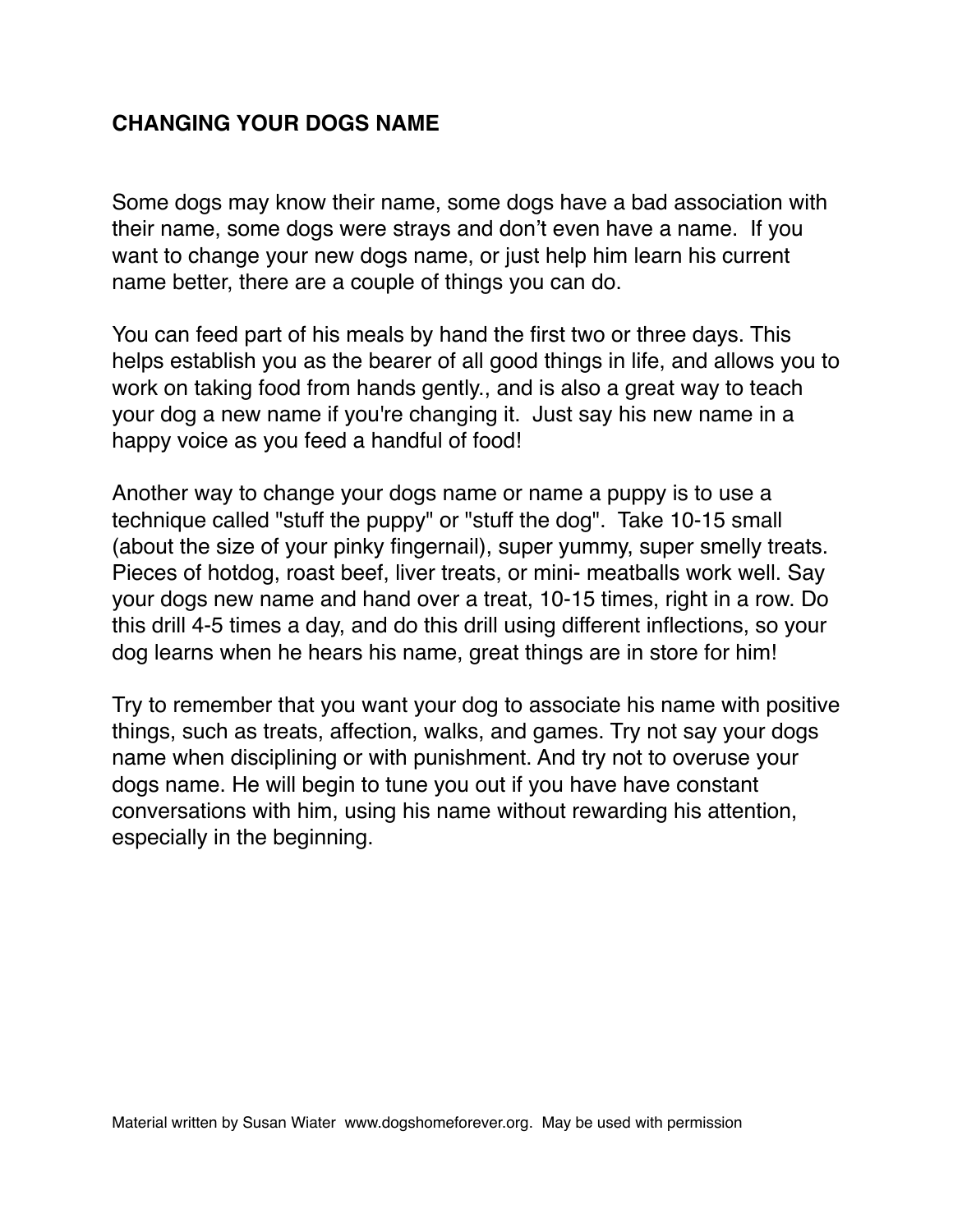### **Introducing your new dog to other dogs in the family:**

Have both dogs meet by taking them for a walk together outside before bringing the new dog into the house. Have them walk, dog-person-persondog, no stopping, then person-dog-person-dog, then person-dog-dogperson. Let one walk ahead so the other can butt sniff, switch places, then keep walking. Walk at least around the block once, then you can let them stop and sniff face to face for three seconds, then walk some more. If all goes well, you can stop and let them sniff how they want. Then have new dog go into the house first and explore. I like to have a "safe" room for the new dog, a room off the main area that I enclose with a baby gate so new dog isn't overwhelmed by all the other dogs and people trying to meet him, but he can still see and hear what's going on in the rest of the house and interact with the other dogs safely through the baby gate.

Have all toys and bones put away the first few hours so there will be no resource guarding or possessiveness. Have a new or washed separate bed for new dog, and do not leave both dogs home alone together in the same room until you are POSITIVE there will be no issues, separate with a closed door. Even if you think they are getting along great, don't risk it! Keep them apart if you are not there.

The whole "alpha" and "dominant dog" theory is fluid and may go back and forth. One dog may go thru doors first, one dog may take toys from the other, so you don't need to feed one dog first, or pet one dog first. A good rule, is, the dog who is the most polite gets rewarded first. There's an excellent book by Karen London PhD and Patricia McConnell PhD called "Feeling Outnumbered? How To Manage And Enjoy Your Multi-Dog Household" that I recommend to everyone with more than one dog.

It would be a good idea to feed dogs separately, either in separate rooms or on opposite sides of the room, and supervise until you're sure there will be no resource guarding, potential problems, or even stress for one dog or the other. And until you are positive there is no snarking, also be careful giving treats and bones when dogs are close to each other